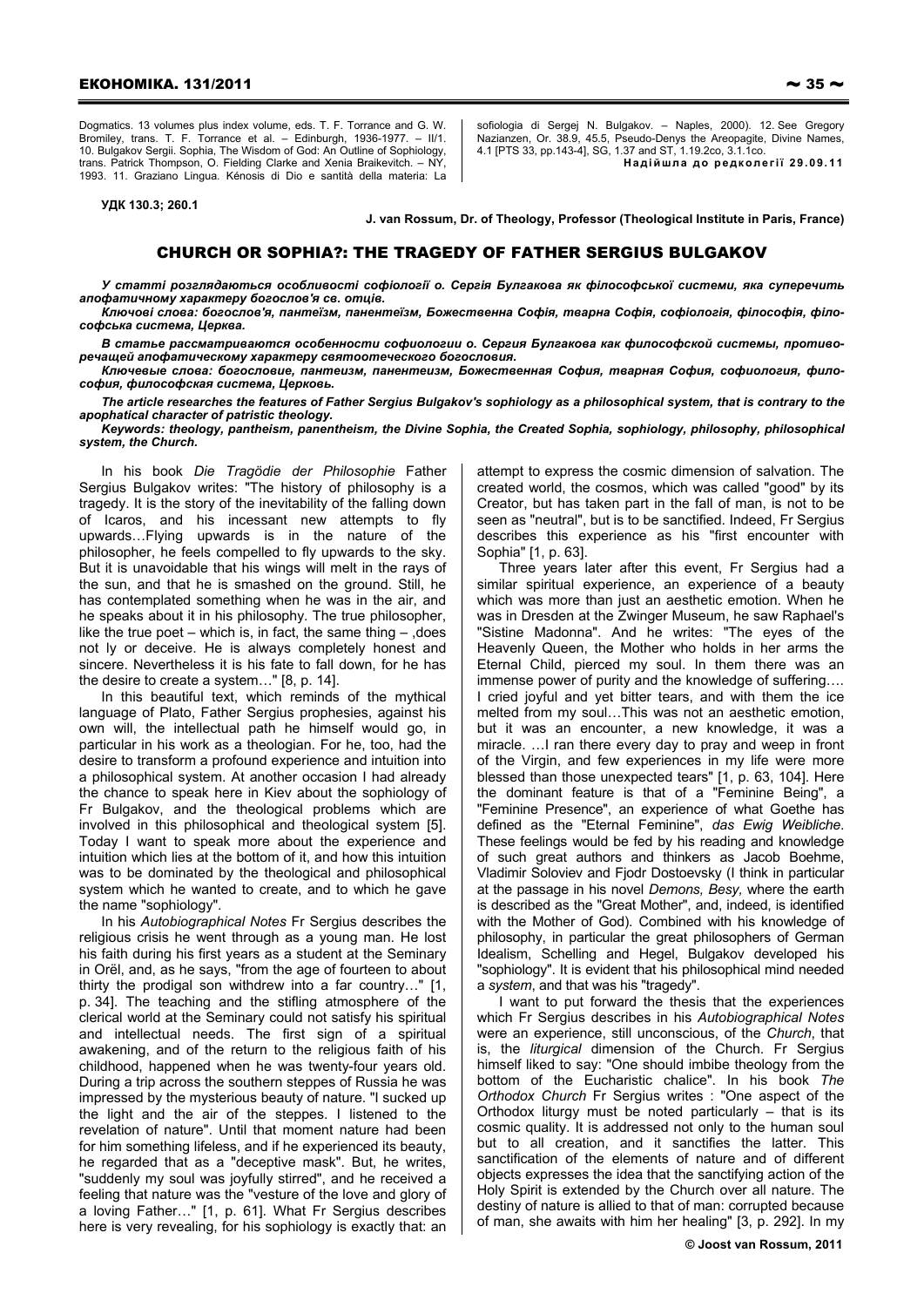opinion, this is exactly what the "sophiology" of Fr Boulgakov is all about.

Fr Sergius' experience when contemplating the Sistine Madonna can be understood as a rediscovery of the mystery of the Church. The attributes given to the Mother of God in patristic texts and in liturgical hymnology can also be applied to the Church, such as "Mother", "Bride of Christ", "Mystical Paradise". It seems, indeed, that at the moment of contemplation before this painting of Raphael, Fr Sergius was struck by the image of "Motherhood", and in particular that of the "Heavenly Mother". Mary is Mother of God, because she gave birth to the eternal Son of God, the second Person in the Holy Trinity. But her motherhood is also extended to the faithful of the Church, when she is exalted as the Mother who consoles her children: an icon of her bears the title the "Joy of the afflicted", and in the Akathist Hymn she is praised as the "deliverance from the tears of Eve". That is not to say that she is "above" the Church. One cannot say that Mary is the "Mother of the Church", as has been said by some Roman Catholic theologians, for in that case she would be separated from all the faithful and become equal to Christ. On the contrary, she is member of the Church, as we are, for Christ died also for her. Like all the Saints she reveals what the Church is: the deified mankind and the sanctified creation. But she is among all the Saints and all the faithful the one who is most close to Christ, being His Mother. Therefore we pray to her "save us", instead of "pray for us". Thus when Mary is praised as the "mystical paradise" in the Liturgy of St Basil, these words refer to her, but they can also be applied to the Church, that is, the Church in her mystical and liturgical dimension. The Church, indeed, reveals the restored paradise – that is, the sanctified cosmos- and the eternal joy of the Kingdom of God. The Church is, indeed, the "joy of all creation", and "the joy of all the afflicted". In the celebration of the Paschal Night the Church reveals her deepest nature, that is "endless joy".

These deep intuitions were later on to be dominated by Fr Sergius' philosophical system. Sophiology is to be seen as an attempt to express the cosmic dimension of salvation, and to give this expression form in a feminine image, that of "Sophia". If Fr Sergius had been satisfied with saying that the Church, in its liturgical dimension, is the revelation of the sanctified cosmos and the redeemed mankind, he would have stayed within the limits of what we can say about this experience. However, his tragedy was that he felt it necessary to create a metaphysical system concerning the world and its creation. In developing this system, Bulgakov could not avoid a pantheistic tendency. Because, for Fr Sergius the apophatic nature of patristic theology was not sufficient. It was for him a theology that needed to be completed. The essence or nature of God is for him not the Unknowable Mystery, as patristic Tradition has said, but it is "Sophia"; and its reflection in the created cosmos, the "Sophia of creation" – *tvarnaia Sophia* – is ontologically identical with the Divine Sophia, that is, the Essence or Nature of God [4, p.69]. Of course, Fr Sergius could not accept the notion of "pantheism", and therefore he used the term "panentheïsm"(*pan-en-teizm)*, in order to justify his thesis that the world is both "created" and "uncreated" [2, p. 144; 4, p. 69]. The intuition of Fr Sergius was right: the creation is not an accident, but it is anchored in God. However, the problem is that he confused the "eternal plan" of God with the actual creation of the world, and draw the conclusion that, in fact, the world exists eternally…. Fr Georges Florovsky was right in drawing attention to the fact that the Church Fathers had corrected Origen on this point, and had emphasized that the created world, though already existing eternally in God's mind, as a plan or idea, is ontologically different from God [9, 10].

Sophiology is not simply limited to one particular chapter in Fr Sergius' writings, but it permeates his theological thinking as a whole. In other words, he became the victim of his own system, arriving at conclusions which go against the theological Tradition of the Church. This becomes especially clear when we look at his christology. The well-known christological formula of the Council of Chalcedon has defined the relation between the two natures of Christ in negative terms: the two natures of Christ are united together in the divine Hypostasis "without separation and division, and without confusion and change". The first two adjectives reject the consequences which are implied in the heresy of Nestorius, and the latter reject the heresy of Eutyches, that is, extreme Monophysitism. It is evident that the Fathers of the Council, in using these negative adjectives, wanted to stress the fact that the union of the two natures of Christ remains a mystery, and cannot be explained in a rational manner. The Chalcedonian formula is an example of apophatic theology. Fr Sergius, however, wonders why the Council was silent about the *positive* relation between the two natures. And he considers the definition of Chalcedon as being incomplete. Fr Sergius finds the answer to this problem in Sophiology, which has at its point of departure the ontological unity of the *divine Sophia* and the *tvarnaia Sophia*. Fr Bulgakov argues that the divine Sophia is identical with the Divine Nature, and, therefore, with the Divine Logos. As a result, the Divine Logos is, from all eternity, united with human nature, for there is no ontological difference between the Divine Sophia and the *tvarnaia Sophia*. Christ, or rather, the Logos, is the "Eternal God-man", *predvetchny Bogotchelovek*. Following Soloviev, Bulgakov defines Sophia as the "Eternal God-Manhood", *predvetchnoe Bogo-tchelovetchestvo* [2, p.210]. We notice, that, according to this system, the incarnation of the Logos is no longer seen as a descending of God into the time and space of His creation, but is moved into eternity. But that means, in fact, that there is no longer a clear distinction between the eternal existence of God (what the Fathers called "theology") and the "economy" or His acts in the world. Fr Sergius was right in saying that the incarnation of the Logos was not something that happened accidentally. According to biblical and patristic teaching, there was an eternal "plan" in God of creation, and of salvation. But that is not the same as saying, as Bulgakov does, that the "Hypostasis of the Logos, the heavenly Godman, is human from all eternity" (*Ypostas Logosa, Nebesnago Bogotcheloveka, izvetchno tchelovetchna)* [2, p. 211]. This attempt to explain the relation between the two natures in a rational manner leads Bulgakov to the conclusion that the Divine Nature, in a mysterious way, took part in Christ's suffering on the Cross. Bulgakov, of course, understands the difficulty of this statement, for it is a theological axiom that suffering belongs to created nature only and not to the Divine Nature. Therefore, Fr Sergius writes that this suffering of the Divine Nature did not happen in the same manner as the suffering of the flesh of Christ, but it happened in a "spiritual manner" (*Bozhestvo Gospoda dukhovno sostrazhdet plotskoi strasti*) [2, p. 289]. Thus, in making this statement, Fr Sergius is forced to contradict all patristic tradition on this point, that is, the distinction which patristic theology has made between Hypostasis and Nature. It is true that the Church teaches that "God suffered in the flesh". However, that means that the subject of this human act of Christ is His Person or Hypostasis, which is, indeed, Divine. The Divine Logos became incarnate, and suffered on the Cross, but that does not mean that the Divine Nature suffered and died. The Divine Hypostasis of the Logos went through the utmost human experiences of suffering, and, indeed, death, that is, the experience of dying. For suffering and